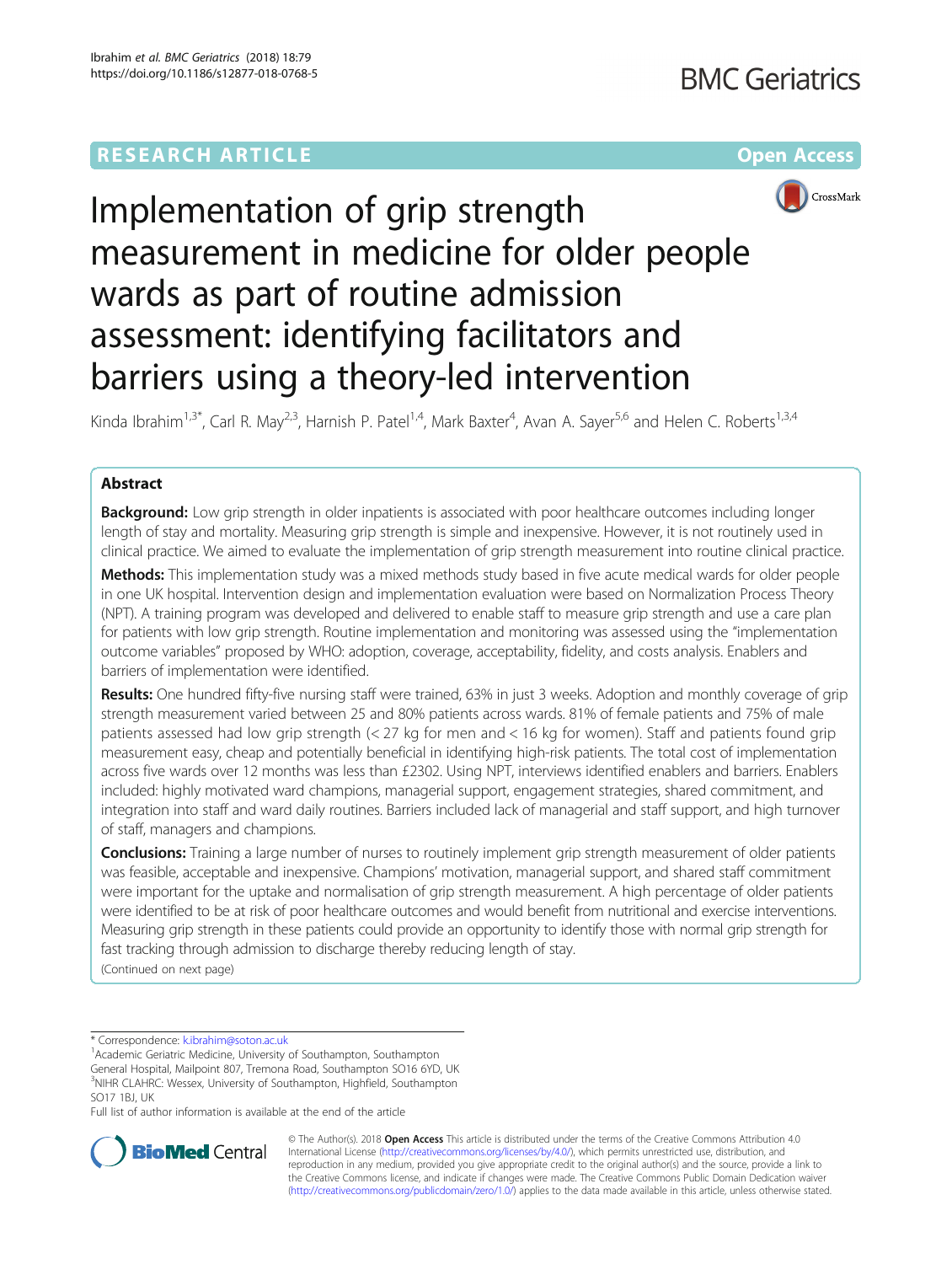(Continued from previous page)

**Trial registration:** Clinicaltrials.gov [NCTO2447445.](https://clinicaltrials.gov/ct2/show/NCT02447445) Registered May 18, 2015.

**Keywords:** Older, Inpatients, Grip strength, Implementation, Clinical practice, Hospital

## Background

People over 65 years old make up nearly two thirds (65%) of people admitted to hospital in the UK [[1,](#page-12-0) [2](#page-12-0)]. Many of these patients have multiple medical problems including frailty and sarcopenia. Frailty is defined as "a decline in multiple body systems, which increases an individual's vulnerability to changes in health or their environment" [\[3](#page-12-0)]. The prevalence of frailty among older patients in hospitals reaches 25–40% [\[4](#page-12-0), [5](#page-12-0)]. Sarcopenia, the loss of skeletal muscle mass and strength with age, is an ageing syndrome [\[6](#page-12-0)] with a prevalence in hospitalised older people of around 10%, and 30% among nursing home residents [\[7](#page-12-0)].

Grip strength is central to both frailty and sarcopenia [[6,](#page-12-0) [8\]](#page-12-0). Poor healthcare outcomes including increased risk of falls [\[9](#page-12-0)], morbidity [\[10](#page-12-0)], death [\[11](#page-12-0)], longer length of hospital stay and higher hospitalization costs [[12](#page-12-0)–[14](#page-12-0)] are all associated with low grip strength among older patients. The European Working Group on Sarcopenia in Older people (EWGSOP) recommend screening for sarcopenia among all people aged over 65 years by measuring first gait speed and then grip strength [\[15](#page-12-0)]. However, some authors suggest that using grip strength alone can be enough to screen for frailty and sarcopenia [[16\]](#page-12-0) and is especially useful for people who have difficulty walking. Progressive resistance training with nutritional intervention has been reported to be feasible, safe and effective for improving muscle strength and treating frailty and sarcopenia [[17](#page-12-0)–[21](#page-12-0)].

Routinely measuring grip strength could be useful to identify older inpatients at higher risk of poor healthcare outcomes potentially allowing the implementation of appropriate interventions. Despite the evidence of its validity, reliability, and simplicity and the wealth of research evidence of the value of assessing grip strength in clinical practice and its links to poor health outcomes and, the measurement of grip strength is currently limited to research studies and not used in routine practice [\[22](#page-12-0)].

The implementation of evidence-based practice in busy and understaffed healthcare organisations like the National Health Service (NHS) can be challenging [\[23](#page-12-0)]. To implement new practices, effective implementation strategies and individual and organisational barriers must be recognised [[24\]](#page-12-0). Interactive training and educational outreach visits, whereby trainers visit staff where they practice and provide them with information to change how they practice, were reported to improve the delivered care for patients and could have modest effects in changing health professional practice [\[25,](#page-12-0) [26\]](#page-12-0). There is recent evidence that Normalisation Process Theory (NPT) can provide a theoretical framework that identifies, characterises and explains the mechanisms that motivate and shape implementation processes in a busy healthcare setting [\[27](#page-12-0), [28](#page-12-0)], and which focuses attention on the work that professionals and patients need to do to translate knowledge into routine clinical practice. Therefore, the aim of this study was to assess the feasibility and acceptability of implementing grip strength measurement into routine clinical practice in the UK. We attempted to simultaneously address the following:

- 1- The feasibility of training staff on measuring grip strength of older inpatients.
- 2- The adoption, coverage, fidelity and cost of implementation
- 3- The enablers and barriers of implementation

## Methods

## Study design

The study design was based on Normalization Process Theory (NPT) which focusses on evaluating change in practice and examining the adoption and integration of interventions into organizational routines [[29](#page-12-0)]. The NPT four constructs: coherence or sense-making, cognitive participation, collective action, and reflexive monitoring formed the basis for the implementation process in this study. The detailed protocol for this study is published [\[30](#page-12-0)].

This was a mixed methods theory-led study. It consisted of (a) intervention design and delivery informed by NPT; (b) implementation evaluation using qualitative methods; routinely collected patient data; and analysis of implementations costs. Full ethical approval was obtained from NRES Committee South West – Frenchay (REC REFERENCE 15/SW/2012). This study was reported following the Standards for Reporting Implementation Studies (StaRI) [\[31](#page-12-0)].

## Settings and participants

The study was conducted in five acute medical wards for older people (three female wards, two male) in one hospital in England. All patients admitted to the study wards, including those who have dementia or cognitive impairment, were eligible to perform the grip strength test. Patients receiving end-of-life care were excluded from the test.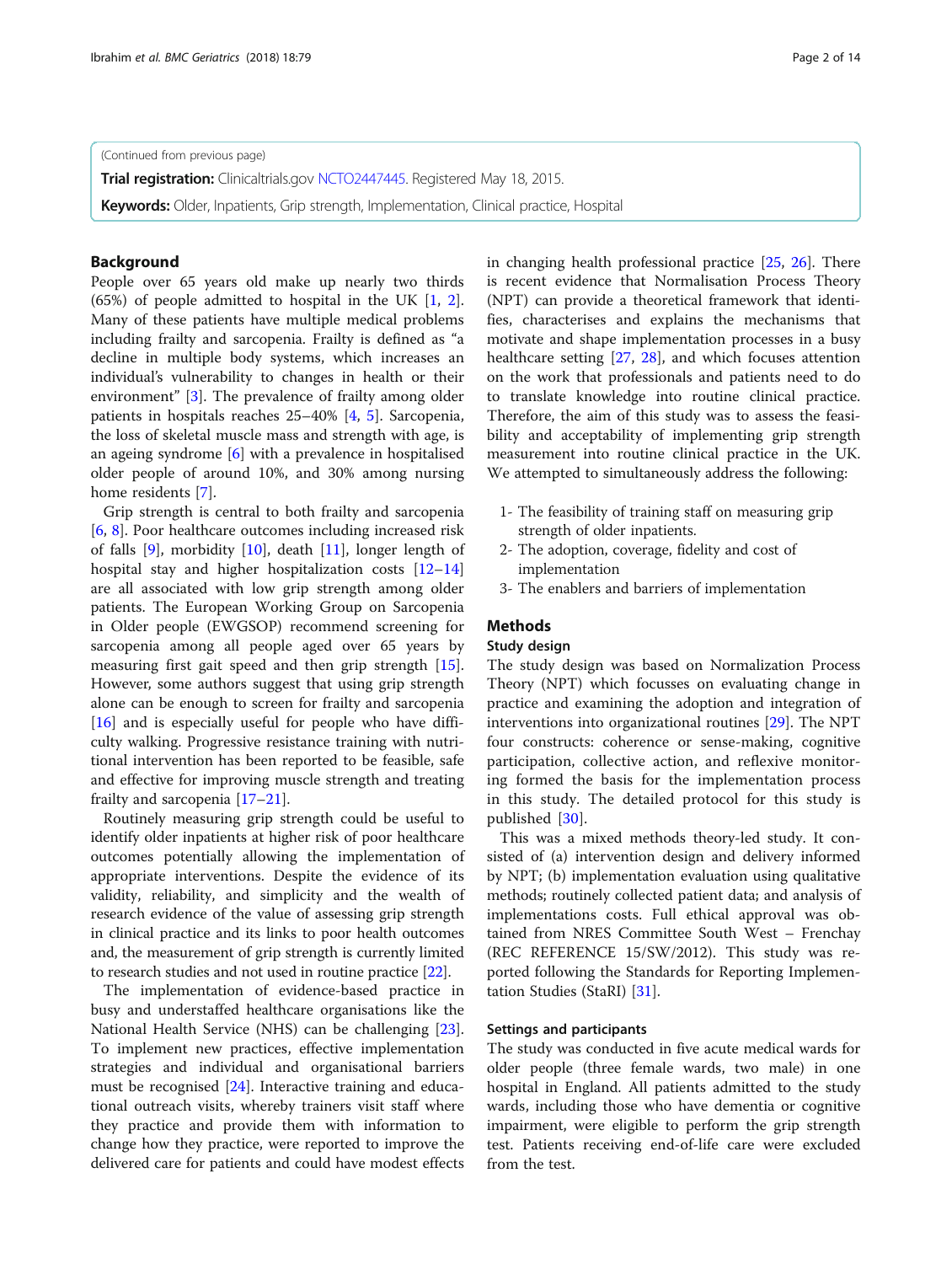## Implementation strategy Staff training and education

Development of the training programme and care plan The main implementation strategy that was deemed to be relevant and useful for integrating grip strength routinely in daily practice was interactive educational training. The training programme was developed to match the four constructs of NPT to allow staff to make sense of the new practice (implementing grip strength measurement routinely) and to permit cognitive participation from staff in interactive and fun training activities. It included an educational leaflet, and a practical demonstration of grip strength measurement (role play) using a Jamar dynamometer (Patterson medical Ltd) according to a standardised protocol [\[32\]](#page-12-0). Grip strength was tested with patients seated. Two measurements with each hand were used instead of three measurements since our recent research with acute medical inpatients suggests that the third attempt is tiring and is rarely the maximum value. A brief break of approximately 1 min was allowed between each measurement and the maximum value was recorded in kilograms (Kg). Patients who were unable to sit out on a chair had their grip strength measured sitting up in bed.

The educational leaflet provided information about grip strength, the clinical relevance of low grip strength values, how to measure patient's grip strength and use the care plan for patients with low grip strength  $\left($  < 27 kg for men and < 16 kg for women) (see Additional file [1](#page-11-0)). The care plan directed that patients with low grip strength should receive dietary review of need for oral nutritional supplements, and review of patient's mobility by a physiotherapist to consider prescribing resistance exercises. The care plan included space to record the reasons if grip strength could not be measured e.g. inability to understand instructions. Patients who were unable to complete the grip measurement were considered high risk.

Delivery of the training Training was delivered daily for three consecutive weeks on the wards by the first author (KI). Additional training sessions were arranged during the study for staff who could not attend during this period and new staff. Training was incorporated into regular educational sessions and induction programmes and occurred in group or one-to-one sessions as appropriate. Staff measured the grip strength of a colleague to develop the necessary skills and to demonstrate their competency. The number, grade, and ward base of staff attending training sessions was recorded. Staff evaluated the training sessions by answering nine simple questions using a five–point rating scale. They were able to discuss any issues related to measuring grip strength so that these could be addressed before starting implementation.

#### Other implementation strategies

The implementation strategies used, in addition to education and training, included: administrative support through establishing a study steering group, regular monitoring and feedback, and incorporation into documentation process (see Table 1).

#### Implementation intervention and monitoring

Each study ward received a Jamar dynamometer (five Jamars in total) and copies of the care plan. The dynamometers were calibrated at the beginning and end of the study and their measurement accuracy against known weights was checked every 3 months during the study period. The implementation intervention involved measuring grip strength of all eligible patients within 3 days of admission twice in each hand using a standardised protocol and recording the maximum value in kilograms (Kg). Then the care plan (referring the patient to therapist and prescribing ONS) should be followed for those with low grip strength.

Grip strength implementation was monitored and evaluated by assessing the relevant "implementation outcome

Table 1 Implementation strategies used to enable adoption and integration of grip strength measurement

| Implementation strategies                | activities                                                                                                                                                                                                                                                                                                                                                                                                                                                                                                                                                                                         |
|------------------------------------------|----------------------------------------------------------------------------------------------------------------------------------------------------------------------------------------------------------------------------------------------------------------------------------------------------------------------------------------------------------------------------------------------------------------------------------------------------------------------------------------------------------------------------------------------------------------------------------------------------|
| Education and training                   | Deliver training to nursing staff, doctors, and therapists.                                                                                                                                                                                                                                                                                                                                                                                                                                                                                                                                        |
| Administrative support                   | Establishing a clinical steering group including nursing staff from each ward, a dietician lead, a<br>physiotherapist, and the lead of the department education team. Regular meetings every 2-3<br>months to discuss progress, on-going training needs in each ward, address any identified<br>potential barriers, share successful stories and good experiences and guide the implementation<br>process. Meeting minutes were emailed to ward managers and senior nurses.                                                                                                                        |
| Concurrent monitoring and feedback       | Regular review of patients' records to assess coverage was communicated to the clinical staff<br>(either in person or via emails) to promote the implementation process and to inform ongoing<br>change efforts.<br>The department newsletters were also used to facilitate the implementation process to promote<br>training, disseminate any update or progress, acknowledge success (at individual and ward levels),<br>and encourage implementation. The employee of the month was awarded several times to<br>individuals who encouraged the use of grip strength measurement in their wards. |
| Incorporation into documentation process | The grip strength care plan was added to patient's routine admission booklet.                                                                                                                                                                                                                                                                                                                                                                                                                                                                                                                      |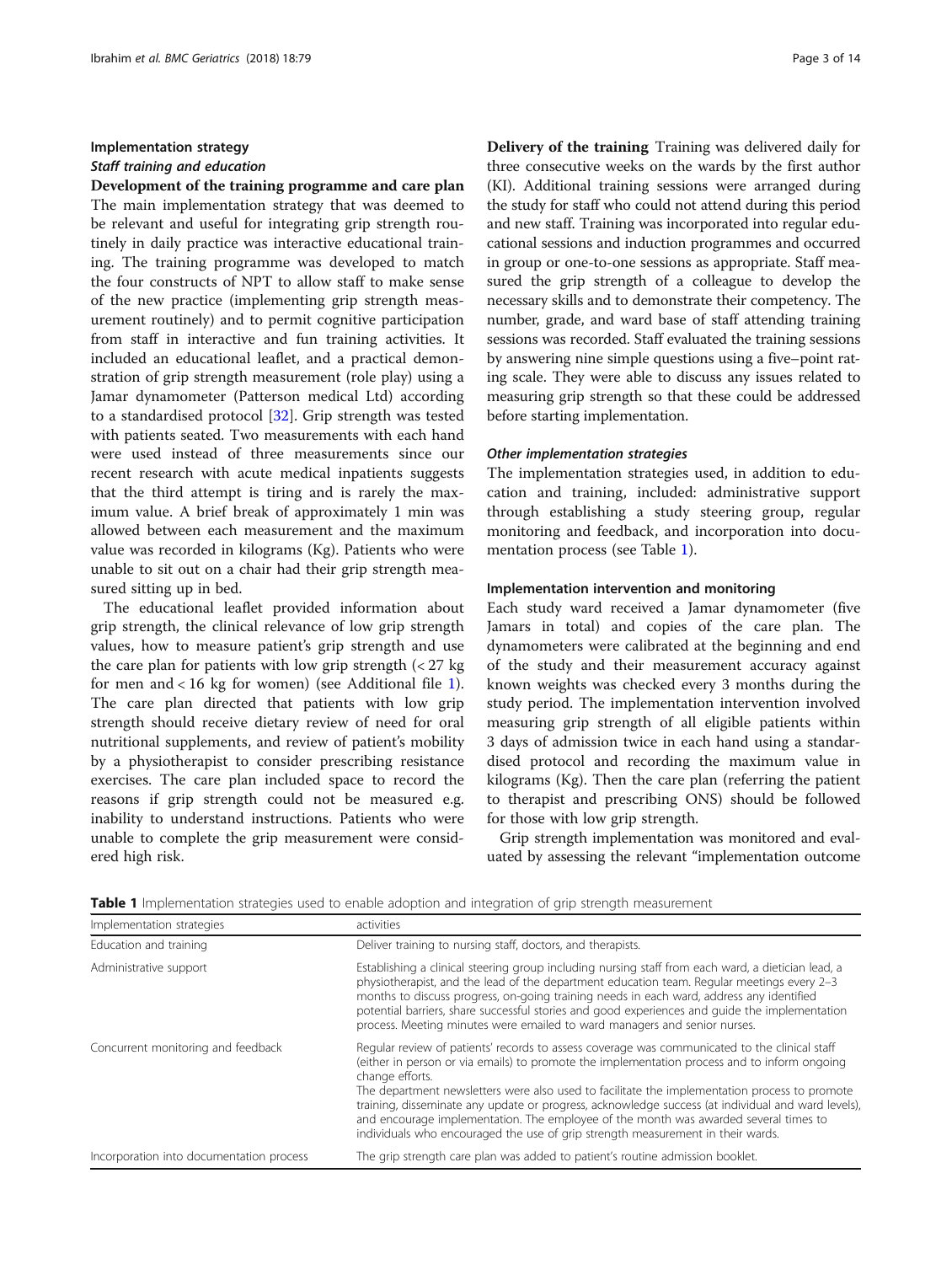variables" proposed by the World Health Organisation (WHO): adoption (the intention to try the service), coverage (the degree to which those with the greatest need received the service), fidelity (the extent to which the service is implemented as prescribed in the original protocol), acceptability (the extent to which the service is agreeable), and costs (total cost of service in context).

To monitor and assess implementation a number of methods was used including:

#### 1) Observation

During the implementation period, the first author (KI) visited the study wards on a weekly basis to promote the adoption of routine grip strength measurement. Field notes included observations on training sessions, formal and informal meetings/discussions with ward managers and other staff as well as the all implementation activities. [\[33\]](#page-12-0).

2) Collection and analysis of routinely collected patient data

#### Monitoring of grip strength measurement

Patients' clinical records (nursing and medical notes) on each study ward were reviewed every 1–2 weeks to collect data on 1) the number/ percentage of eligible patients on the ward who had their grip strength measured and the range of values obtained, 2) the number/ percentage of patients who had low grip strength values, 3) the number/ percentage of patients with low grip strength who had received the care plan interventions. As staff were trained to measure grip strength within three days of admission, patients who had a length of stay less than three days at the time of the audit were excluded from the audit data.

#### Monitoring of care plan use

Use of the care plan for low grip strength was indicated by two label stickers (one to refer the patient to therapy team and one to ask the medical team to prescribe Oral Nutritional Supplements ONS) placed in patients' medical notes. In order to examine whether patients actually received the relevant interventions, the records of a random sample of 86 patients across the study wards were reviewed. This sample included patients who had low grip strength who had at least one sticker in their medical notes. Information was extracted on whether and when nutritional supplements and exercises were given to patients.

3) Semi-structured interviews/focus groups (assess adoption and acceptability)

Qualitative data was collected to assess the acceptability of grip strength measurement to both staff and patients, and to identify the enablers and barriers to its routine use in clinical practice. Eight interviews and three focus groups (two - three participants in each group) were conducted with a purposive sample of 15 staff member (seven nursing staff including four ward champions, two consultant geriatricians, four therapists and two dieticians). The staff interview schedules were semi-structured and used NPT constructs to understand how and what changes were taken by staff to adopt routine implementation of grip strength, how and whether the grip strength care plan was actioned, and whether the routine implementation was acceptable (See Additional file [2\)](#page-11-0). Staff interviews took place on the wards towards the end of the implementation period to capture the actual experience of staff and any changes in practice related to grip strength implementation. A purposive sample of eight patients (five men and three women with high and low grip strength) across the study wards was recruited. Patient interviews were conducted at the patient's bedside within three days of grip strength measurement to maximise recall. Patients were asked about their experience and knowledge of the purpose of grip strength measurement, their views on the experience, and whether they would do it again. Written consent was obtained from each participant and interviews/focus groups were audio-recorded and transcribed verbatim.

## Data management and analysis Quantitative data

Data were double entered into database and each participant was assigned a unique identification number. Descriptive statistics using the statistical software package IBM SPSS statistics 22 was used to summarising the main quantitative results. Descriptive data was summarised using mean and standard deviation (SD), median and inter-quartile range (IQR) and/or number (percent) as appropriate for the type of data (continuous, normally distributed or not, categorical). The feasibility of training staff was described including staff numbers, discipline, grade, and ward, with comparison across the five study wards. Descriptive statistics were used to describe the coverage data abstracted from the clinical records and compare the practice and implementation of grip strength measurement across the different wards.

## Qualitative data

Data analysis took place in two phases to avoid forcing the data into categories predetermined by the theoretical framework. An initial thematic analysis followed Brown and Clark [[34\]](#page-12-0) steps: familiarisation with the data, coding, searching for themes, reviewing themes, defining and naming themes, and writing up, was conducted by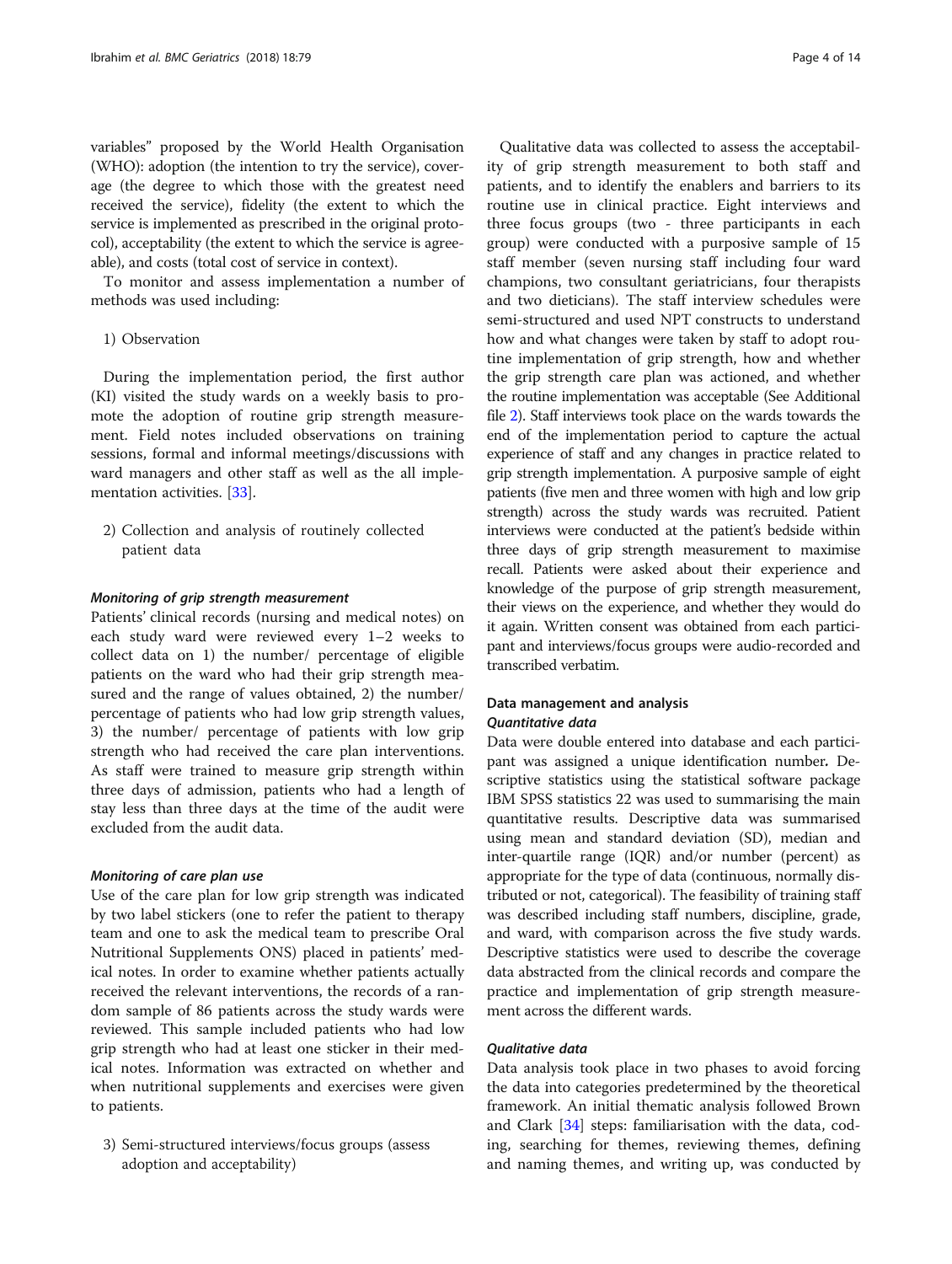KI and HR and underwent a number of iterations. A descriptive coding scheme was developed from transcripts and based on participants' perceptions and experiences. Coding proceeded until no more new data developed from analysis (i.e data saturation). In the second phase of analysis, we mapped emergent data themes to the NPT framework checking for fit. A software program for analysing qualitative data (e.g, NVivo 10) was used to facilitate data analysis. The findings of the study were enhanced by the use of different methods and the emphasis on purposive sampling.

#### Costs of implementation

The implementation costs were recorded as the cost of equipment, deliverer of staff training and provisional costs. The cost of training was calculated based on the grades of staff delivering and attending the training. Implementation provisional cost per patient was also recorded.

## Results

## Feasibility and acceptability of training staff on measuring grip strength

The training sessions integrated well within the daily routine of staff and caused minimum disruption to their ward activities. Typically, 1–3 sessions occurred daily during the first 3 weeks lasting around 20 min. In total, 155 / 176 (88%) nursing staff were trained. 98 (63%) staff were trained in 36 sessions during the initial 3 weeks (Fig. 1) and 40 staff were trained in an additional 24 sessions during the study period. Additionally, grip strength training was incorporated into two induction days for 17 new staff. Across the study wards 85 (55%) nursing staff (bands 5, 6, & 7), 45 (29%) healthcare assistants HCAs (band 2–3), 15 (10%) associate practitioners (band 4), and 10 (6%) students were trained. Additional seminars  $(n = 3)$  were held to educate medical and therapy staff.

All trained nursing staff were recorded to be competent in measuring grip strength. All trained staff found

the educational leaflet and the practical session helpful. 99% felt confident in measuring patients' grip strength and 97% had confidence in using the care plan. 85% thought that they were likely to measure grip strength and 80% thought grip strength would be integrated in their daily practice. Only 4% felt that they needed more training.

## Adoption and coverage of routine grip strength measurement

Adoption and coverage of grip strength measurement varied across the study wards (see Fig. [2](#page-5-0)). One key outcome of the steering group meeting was to nominate ward champion(s) to promote adoption, encourage wider staff engagement, develop strategies to enhance adoption, report training needs, and link with the research team. Regular visits from the research team to the study wards, formal and informal discussions with the ward staff and managers, and observing staff performing the test with their patients were important factors in facilitating the initial adoption of grip strength measurement.

Adoption and coverage of grip strength measurement varied between 0% and 100% across the study wards reflecting different practices. For example, a supportive ward manager and a keen ward champion who valued the new test facilitated adoption on ward 1. Weekly coverage in this ward ranged between 65% and 100% (average 80%). By comparison, coverage in ward 5 ranged between 0% and 93% (average 40%). This variability reflected a lack of shared commitment by other staff. Grip strength measurement was performed mainly by the ward champion and 0% coverage reflected the periods when the ward champion was off work. In ward 4 constant changes in ward managers and lack of support from other staff members were barriers to continue the implementation.

Ward managers in wards 2 &3 initially perceived grip strength measurement as unsuitable for older inpatients

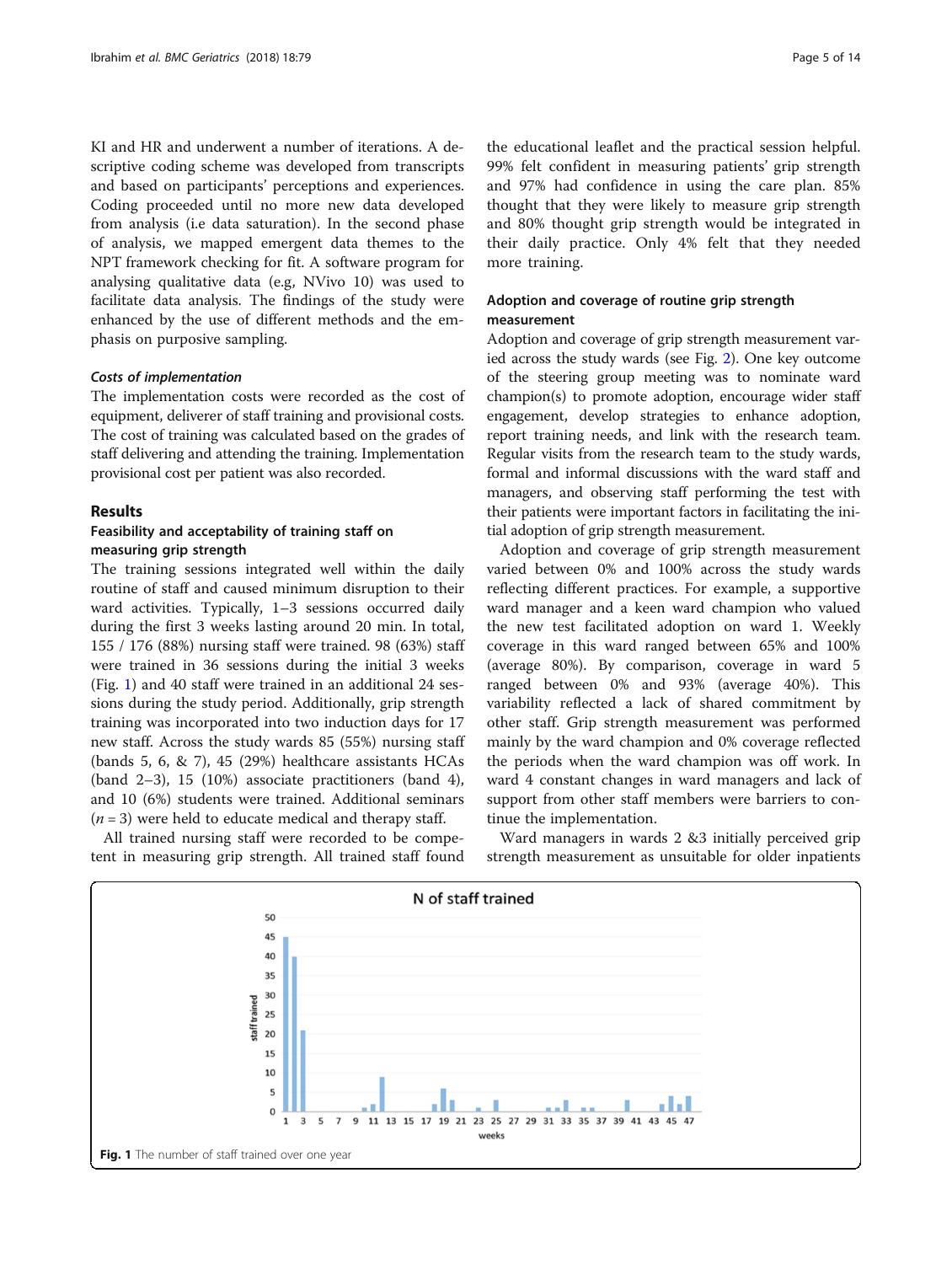<span id="page-5-0"></span>

due to either inability to sit up or lacking cognitive capacity to perform the test. They were reluctant to add an extra job to nursing staff and perceived the test to be the therapist's role. However, these concerns were addressed by the research team through constant meetings, visits, and education. The support of the ward manager and keen ward champions was again key to successful implementation and the average weekly coverage was 58% and 70% in these wards.

#### Intervention Fidelity

The regular review of patients' clinical records during the implementation period (9 months) identified 2043 eligible patients, of whom 811 patients had their grip strength measured, reflecting the variation in adoption between wards. The care plans were fully completed as prescribed in the original protocol revealing high fidelity. 655/811 (81%) had performed the grip test of whom 472 (72%) were female and 183 (28%) were male. 81% of female patients had low grip strength (median 11 kg) and 74.5% of male patients (median 20 kg). 156 (19%) were unable to do the test therefore considered at high-risk and the care plan was completed. Documented reasons for inability to measure grip strength included: confusion 28 (18%), severe dementia 31 (20%), inability to understand English / instructions 29 (19%), patient refused 31 (20%), unwell patients who are unable to squeeze 27 (17%), aggressive patients 7 (4%), and patients with severe arthritis 3 (2%).

However, the fidelity of activating of the grip strength care plan varied across the study wards. The care plan was activated (placing the ONS and physiotherapy stickers in patients' medical records) among almost all patients who were identified to be at high risk in wards 3&5, whereas more variation was observed in the remaining wards. Review of patients' medical records and electronic prescribing ( $n = 86$ ) revealed that among those who had the ONS sticker 60% were prescribed ONS. In comparison, 20% of those who had the physiotherapy stickers were offered exercises (bed or chair

exercises mainly). Only 13% of patients with low grip strength (who had both stickers) were offered exercises and ONS.

## Acceptability of grip strength measurement Patients' acceptability

Most patients found the measurement easy and straightforward and none felt that it was painful or had concerns about it (See Table [2\)](#page-6-0). Yet, there was recognition from three participants that it could be hard. All patients expressed readiness to repeat the test again if they were asked to. They found the timing of the test was convenient to them -three recalled the test took place in the morning. Seven patients reported that they completed the test while they were sitting on a chair.

All patients felt that there was a rationale for using the grip strength test as part of routine assessment of older patients. Different reasons were reported by patients including: accepting the science and research behind the test, information obtained could assist health professionals provide patients with the necessary help, and it was seen as a good method to identify weakness and predict whether people can manage on their own. However, two patients questioned the correlation between arm strength and leg strength and asked how only one result can judge prognosis or changes in health.

## Staff acceptability

The majority of staff had positive views about using grip strength measurement in routine practice. It was seen a cheap and quick test that could identify older patients who have weak muscle strength for further management. Consultants and therapists discussed the potential evidence of the grip test in picking up the right people who might be frail and at risk of poor healthcare outcomes compared to other available frailty tools which have poor validity. Dieticians perceived that routine grip strength measurement could be beneficial by allowing early prescription of necessary supplements to older people. Nevertheless, they had some reservation about the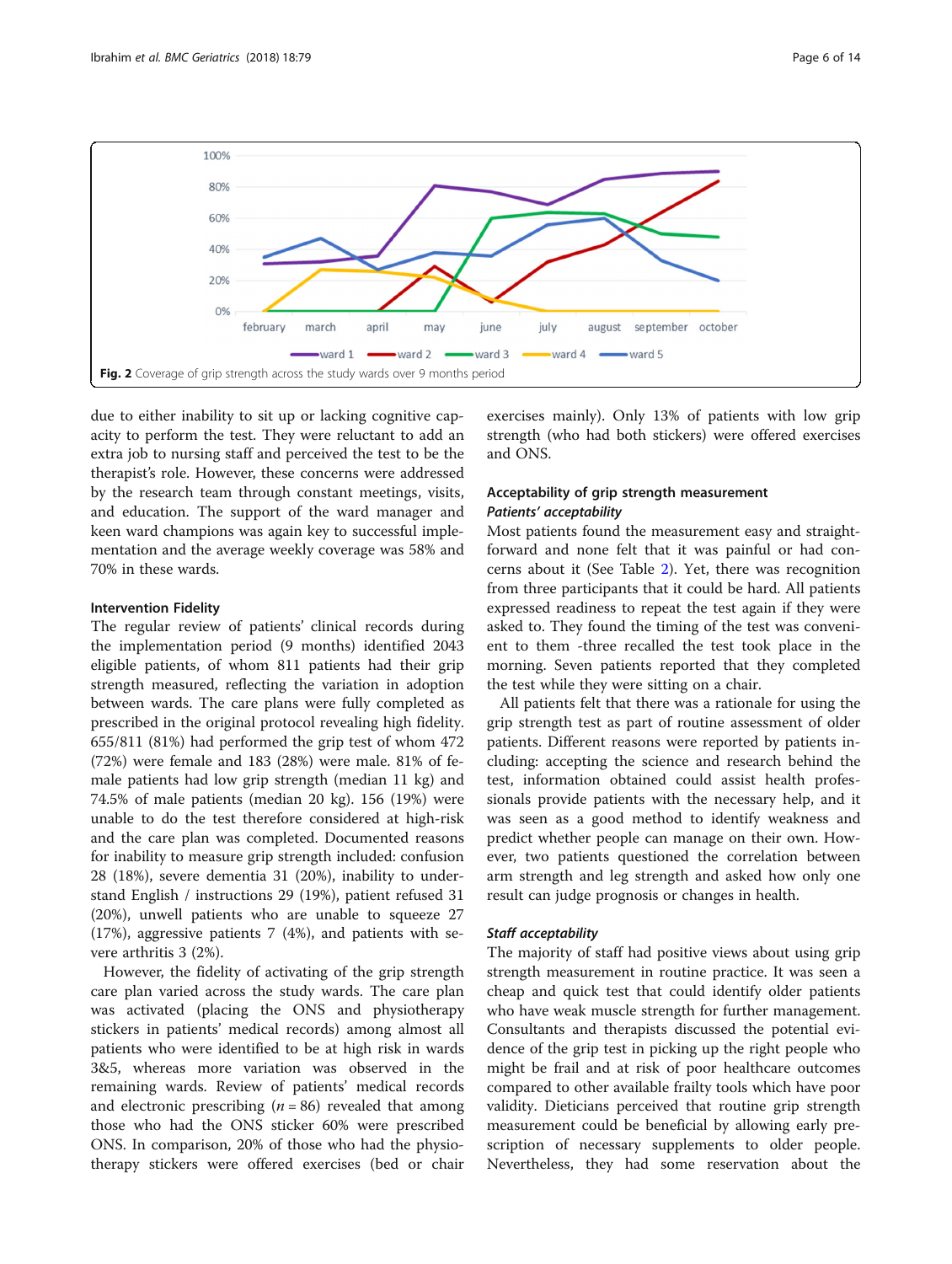<span id="page-6-0"></span>

| Acceptability           | <b>Ouotes</b>                                                                                                                                                                                                                                                                                                                                                                                                                                                                                                                                                                                                                                                                                                                                                                                                                                                                                                                                                                                                                                                                                                                                                                                                                                                                                                                                                                                                                |
|-------------------------|------------------------------------------------------------------------------------------------------------------------------------------------------------------------------------------------------------------------------------------------------------------------------------------------------------------------------------------------------------------------------------------------------------------------------------------------------------------------------------------------------------------------------------------------------------------------------------------------------------------------------------------------------------------------------------------------------------------------------------------------------------------------------------------------------------------------------------------------------------------------------------------------------------------------------------------------------------------------------------------------------------------------------------------------------------------------------------------------------------------------------------------------------------------------------------------------------------------------------------------------------------------------------------------------------------------------------------------------------------------------------------------------------------------------------|
| Patient's acceptability | I mean it was so harmless that you didn't mind doing itQuite happy to do it because let's face it it'll be, it's ultimately<br>for my own good isn't it? (Patient 1, Male, Grip Strength = $26$ )<br>Yeah that was fairly, you know, clear. You had to sort of keep it steady and then squeeze the first one hand and then<br>change over and you did the other one. And then I think we did it again to just to make sure, cos, you know, possibly<br>the same reading, yeah (Patient 3, Female, Grip strength = $35$ )<br>I think it could be important to judge that but I don't know if there is any other means of judging muscle strengths,<br>because you don't know what it was before do you? So how, how can you tell from just one result. I mean if it's sort<br>of adds to information which helps I think that's a good thing (Patient 4, Male, Grip strength = 34)<br>Just had to squeeze my hand on the machine sort of testing, sort of you know muscle strength that kind of thing<br>(Patient 5, Male, Grip strength = 18)<br>It was quite stiff I thought, you had to really press hard toYou just try your best and I've got to squeeze as hard as I<br>can (Patient 6, Female, Grip strength = 20)<br>Well it provides long term information to help find out how strong people are normally and if they can manage on their<br>own then it seems a good idea (Patient 8, Male, Grip strength $= 20$ ) |
| Staff acceptability     | I think, well if you reach the goal, or in order for the doctors to prescribe Fortisips or supplements and to be more aware<br>that the patient doesn't have much strength, I think yes it is because it doesn't take us long so, if it helps the patient then<br>am happy to do it of course (Nurse 6)<br>I think it's as good, I think the key is that we highlight these people so we can try and manage them appropriately, and<br>certainly everything I've read about grip strength which seems to be positive and supportive that it's picking up the right<br>people (Consultant 2)<br>I think it's good, it could be useful. I think it's a quick thing to do. Obviously it's just as a general rule, highlighting somebody<br>might be a risk of frailty then; with such a quick test I think it is good it's positive. but it's not quite embedded into<br>our sort of daily practice as a unit, not just as a therapy team (Therapist 1)<br>I think there was an element sometimes I kind of get 'oh phew they have been prescribed'. Sometimes it's great, it's<br>probably beneficial. But it's just that kind of small matter of the overlap on. Cos I do think there is a service, I do think<br>if there is a place that, I've always said that, but it's kind of making sure that you're not overlapping on work (Dietician 1)                                                                             |

possible overlap with their work when oral nutritional supplements were suggested to unsuitable patients.

#### Costs of implementation

The total cost of routine implementation of grip strength across five wards over 12 months was estimated between £2218 (Band 5) and £2302 (Band 7) according to the seniority of staff members who delivered the training. The mean provisional cost of grip strength measurement per patient (time required to perform the grip strength test by a member of staff) was  $£5.78$  and ranged between £4 (Band 2–3) and £10 (Band 7) according to the seniority of staff.

## Enablers and barriers for implementation of routine grip strength measurement

Thematic findings and supporting quotes from the interviews and focus groups illustrating participants' experiences with the grip strength implementation are presented with the NPT constructs in Tables [3,](#page-7-0) [4](#page-7-0), [5](#page-8-0), and [6.](#page-8-0)

## Coherence: For whom and how does grip strength measurement and its care plan make sense?

Making sense of grip strength measurement varied among health professionals and over time and was an important factor to facilitate implementation. Some nursing staff were unaware of grip strength at the beginning but with time many started to make sense of the relevance of the test and developed the initiative to perform it (see Table [3\)](#page-7-0). Measuring patients' grip strength

allowed some nursing staff and ward champions to see the rationale behind performing the test, especially when patients had unexpected results such as overweight patients with low grip strength. Yet, some were still uncertain about the benefits of measuring grip strength because of inability to see the end results. Consultants were aware of and positive about the routine use of grip strength measurement. One consultant took the initiative to teach her medical teams about the research and the importance and relevance of the grip test. Consultants explained how grip strength measurement made them realise the need to identify patients who are at risk of sarcopenia and other poor healthcare outcomes and invest more time with them. Senior therapists were aware of the grip strength measurement, whereas junior therapists were not at the beginning. However, junior therapists mentioned how implementing grip strength measurement made them appreciate the value of giving exercises to more patients. They reported that staff need to understand the importance of giving exercises and mobilising patients to help facilitate their discharge.

Patients also made sense of the purpose of grip strength measurement and understood the instructions. Nursing staff reported that it was fairly easy and practical to engage patients who were able to understand the instructions. One HCA reported that he treated all patients equally including those with cognitive dysfunction in terms of instructions given. Nursing staff found the grip strength test and its care plan and related stickers easy to complete. Therapists reported that the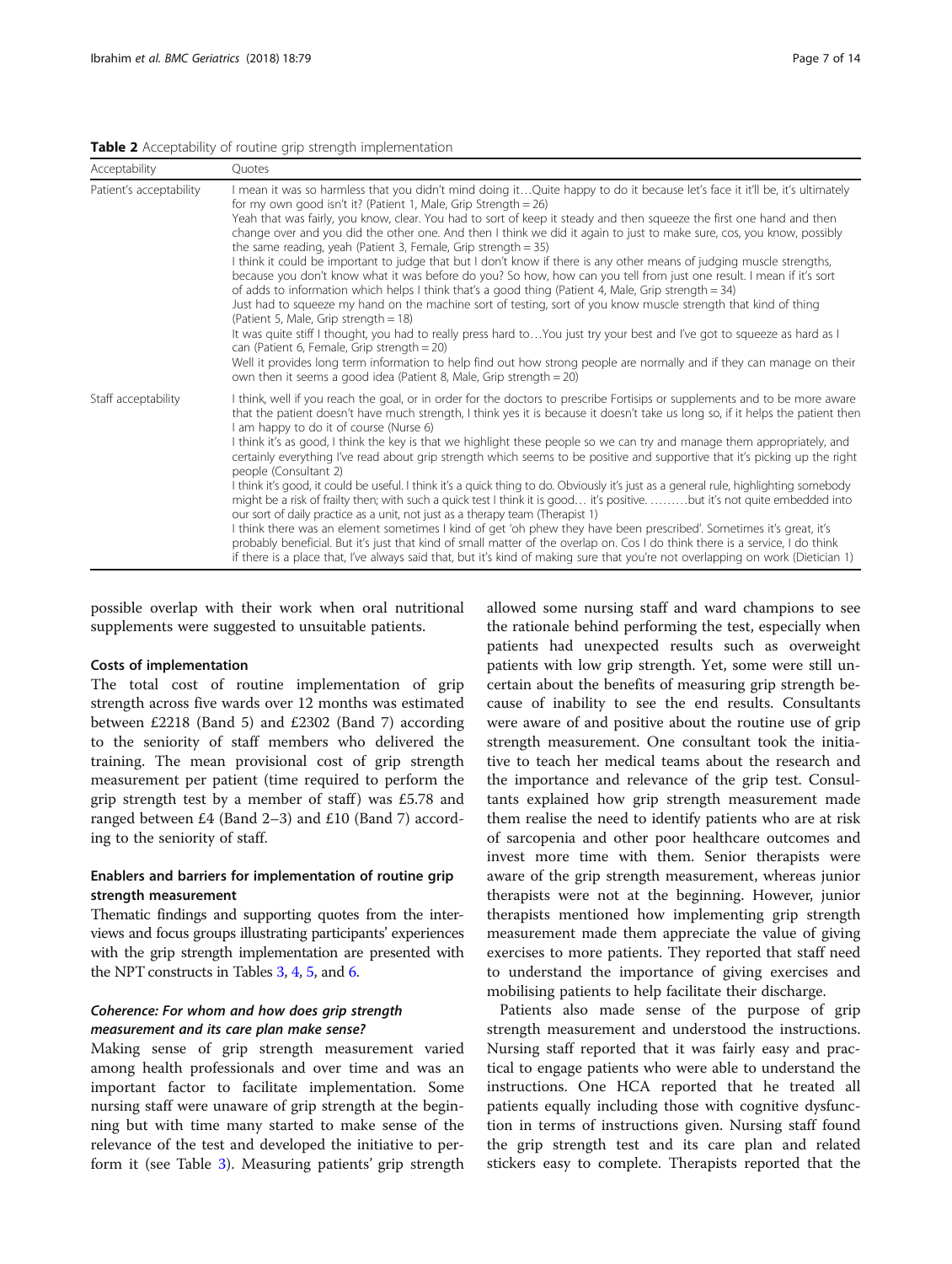#### <span id="page-7-0"></span>Table 3 Coherence-supporting quotes

| Coherence                            | Supporting quotes                                                                                                                                                                                                                                                                                                                                                                                                                                                                                                                                                                                                                                                                                                                                                                                                             |
|--------------------------------------|-------------------------------------------------------------------------------------------------------------------------------------------------------------------------------------------------------------------------------------------------------------------------------------------------------------------------------------------------------------------------------------------------------------------------------------------------------------------------------------------------------------------------------------------------------------------------------------------------------------------------------------------------------------------------------------------------------------------------------------------------------------------------------------------------------------------------------|
| Staff awareness                      | I think when we start, when I talk doing the grip test I used to be asked 'what is this?' and now I check with<br>the Sister and she knows they need to do. It was difficult, I think because it was one more thing we need to<br>do, Now is really easy nowadays, (Nurse 3)<br>Make sure that when we tested grip strength on them they got the advised plan in terms of oral nutritional<br>supplements and to highlight patients who haven't had their grip strength tested to the ward staff<br>(Consultant 2)<br>We did talk about it a few times because we have a once a week team meeting, so went through it a couple<br>of times in there and said 'look if any patients' been identified as low grip, we need to be making sure we<br>give them an exercise programme, provided they're appropriate' (Therapist 4) |
| Staff coherence and rational         | I have noticed it could speed up things in doing it, because if you get an obese woman, and you think, okay<br>she's not going to need supplements because she's overweight, but she's still weak what you going to do?<br>that's when I see the logic, (Nurse 4)<br>I think, in terms of grip strength study, what it has done for, certainly us, me and my team, is make us more<br>aware of trying to pick those people up and invest some time in it that we probably weren't doing before<br>(Consultant 1)                                                                                                                                                                                                                                                                                                              |
| Patient's comprehension              | I have only had a couple of patients that have refused, but that's because of their dementia, not because they<br>don't want to do it. cos they just don't understand or, had a stroke and can't use their arms, that but generally<br>most people will do it (Nurse 1)<br>Just had to squeeze my hand on the machine sort of testing, sort of you know muscle strength that kind of<br>thing (Patient 5, Male, Grip strength = $18$ )                                                                                                                                                                                                                                                                                                                                                                                        |
| Test and interventions specification | Yes, once we know how to do it I don't think there, it is easy yeah. It doesn't take long You just do it and<br>straightaway if they are at high risk, we just document on the medical notes and put the sticker (Nurse 6)<br>It's quite easy to do I would say, especially when you've got the sheets there already made up for you. All you<br>need to do is prescribe how many, number wise, that you want them to do but then most of them that are<br>cognitively fine, will do it (Therapist 2)                                                                                                                                                                                                                                                                                                                         |

exercises given to patients were straightforward and easy to follow by older patients if they were cognitively well.

## Cognitive participation: Support and engagement with implementing the grip strength measurement

Managerial support was recognised by nursing staff as an important factor that facilitated adoption and implementation of routine grip strength measurement (see Table 4). Some nursing staff discussed how grip strength was integrated in their admission assessments as a result of support from their ward managers. Other staff reported that implementation in their ward could have improved if there was more support from their managers. Despite staff coherence, there was lack of buy-in from therapy team who reported that patients would not

be seen by physios purely on basis of grip strength results. This was due to lack of staff and facilities.

A key component of the implementation was selecting keen and enthusiastic ward champion(s) to help adopt and roll-out the new measurement. Ward managers selected the champions and their seniority varied from ward sister, nurse staff, healthcare assistants, to a student nurse. The motivation rather than seniority of ward champion appeared to influence the success of implementation. One ward (ward 2) displayed a high turnover of ward champions causing fluctuating in coverage and implementation. This was due to lack of individual motivation and coherence. Three wards, which displayed good coverage, had the same ward champions during the study period (wards 1, 3 & 5). These champions viewed themselves as the right person to take on the

Table 4 Cognitive participation-supporting quotes

| Cognitive participation      | Supporting guotes                                                                                                                                                                                                                                                                                                                                                                            |
|------------------------------|----------------------------------------------------------------------------------------------------------------------------------------------------------------------------------------------------------------------------------------------------------------------------------------------------------------------------------------------------------------------------------------------|
| Buy in                       | All of us just received the training and our manager told us now we have to do all of it as a part of an admission.<br>And that's it. We just integrate it as part of admission (Nurse 6)<br>I think it's not changed our day to day caseload sort or anything, because I think it was agreed that patients<br>wouldn't be sent to physio purely on the basis of grip strength (Therapist 1) |
| Champions fit and motivation | I just wanted to do it for the ward, really, and make a difference. I'm not one to moan so I'll just do, follow orders.<br>(Nurse 4)<br>Motivation was getting involved in new scheme with just like, hoping it will get going and everyone would do it<br>(Nurse 7)                                                                                                                         |
| Engagement strategies        | So sometimes ideally I fill out all the papers, and then I just say 'here we go do the grip strengths today' (Nurse 1)<br>When we have the admission, there's one of the papers that we put straightaway in the folders. Even if they are<br>admitted overnight we put in ready in the folders in order for the day staff will be able to complete it (Nurse 6)                              |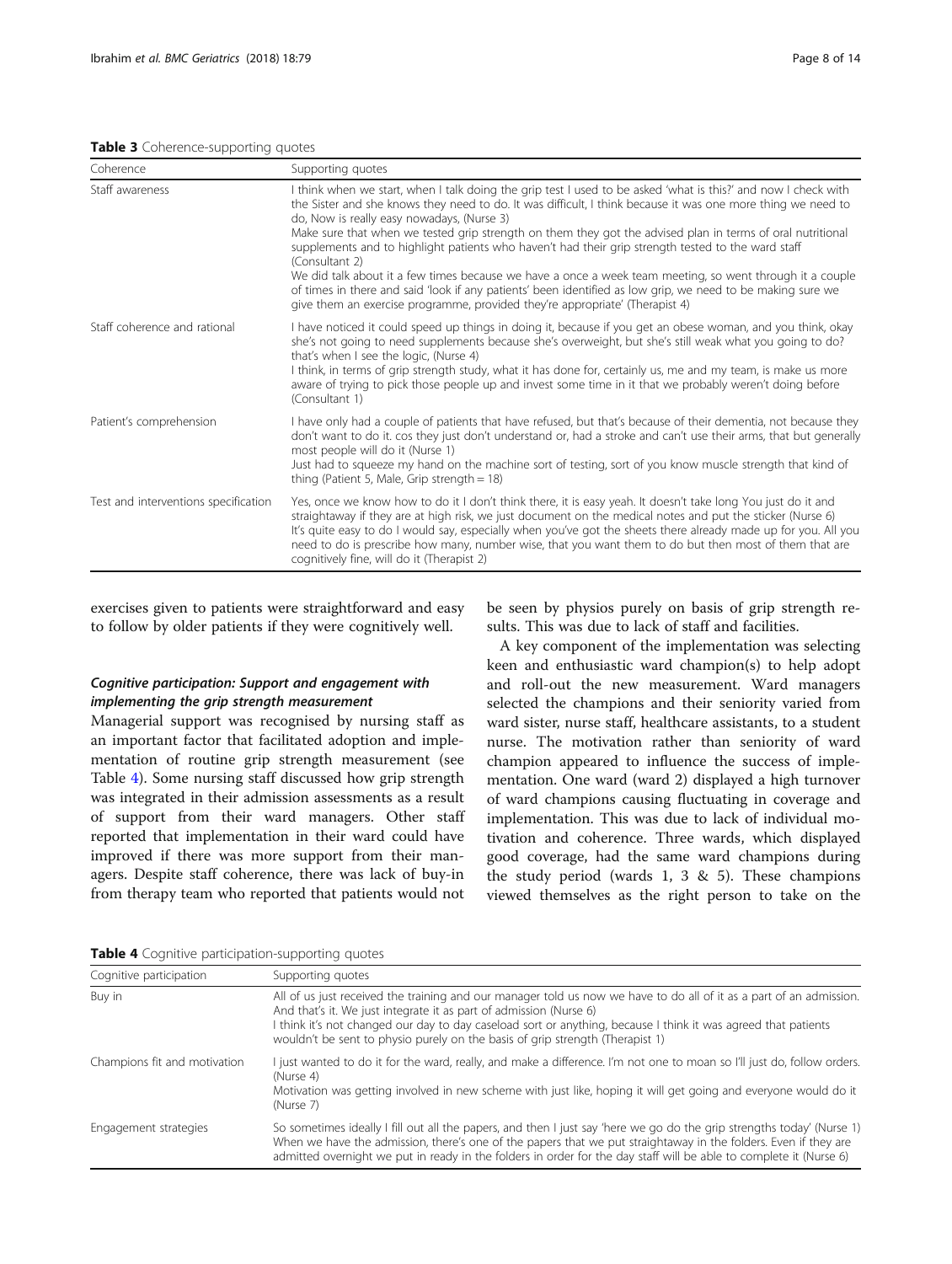<span id="page-8-0"></span>

| Collective action       | Supporting guotes                                                                                                                                                                                                                                                                                                                                                                                                                                                                                                                                                                                                                                                                                                         |
|-------------------------|---------------------------------------------------------------------------------------------------------------------------------------------------------------------------------------------------------------------------------------------------------------------------------------------------------------------------------------------------------------------------------------------------------------------------------------------------------------------------------------------------------------------------------------------------------------------------------------------------------------------------------------------------------------------------------------------------------------------------|
| Shared commitment       | just didn't get the backing from, the, well the staff really cos it just wasn't getting done which is such a shame cos I tried<br>and tried (Nurse 7)<br>I'm well happy about my team because they want to do the things and they trust me about this situation (Nurse 3).                                                                                                                                                                                                                                                                                                                                                                                                                                                |
| Integration             | And after lunch they've eaten and maybe we reposition them first and then do the grip, I just do it as I've fitted it in to<br>my routine so I'd always wait until after lunch and do it (Nurse 4)<br>if we have a patient admitted during the day, as long as we are doing her admission paper, property check list or anything<br>else, that's another check that we have to do is the grip test (Nurse 6)                                                                                                                                                                                                                                                                                                              |
| Activation of care plan | I think, it's to me it's quite clear. It's a sticker stuck in your notes and I tend to read all the notes that have gone on before<br>(yeah) it's quite transparent so when they ring it and say their grip strength is low, (Consultant 1)<br>We aren't picking up patients who are just on, were just on the grip strength, because we have enough patients on our<br>radar, as is anyway. (Therapist 4)<br>There could be a conversation I've already had with the patient who doesn't want to go that way. They want to do food<br>first and that's what we're kind of aiming for, and then all of a sudden, you know, you kind of feel you're being slightly<br>undermined cos there's another sticker (Dietician 1) |

champion role. They had different motivations including: the wish to make a difference to their wards, involving in a new scheme, and viewing grip strength a part of their job descriptions.

Champions undertook concerted efforts to engage other staff in the implementation of grip strength measurement. Engagement strategies included adding grip strength to handovers, using environmental clues as reminders (i.e. graphical posters and wall checklist in the bays), preparing the grip strength paperwork and delegating staff to perform the test, and /or adding grip strength to the nursing assessments checklist. Others used night shift staff to check clinical records and create a list of the patients who needed the grip test for the nurse in charge the next day.

## Collective action: How was grip strength measurement integrated into ward routine admission procedures?

Creating a supportive environment established a shared commitment that facilitated implementing grip strength in some wards (see Table 5). Wider shared commitment from staff was evident in ward 1 with the highest coverage. Other wards had lower levels of shared commitment with only a limited number of staff were keen to measure grip strength. Lack of perceived responsibility and relying on ward champions created less supportive communities in these wards. In the wards (2&3) where there was more than one champion, there was a vibrant commitment shared among the champions themselves, described as "working as a team" or "grip partners". Lack of managerial support and inability to create a supportive

| Reflexive monitoring  | Supporting quotes                                                                                                                                                                                                                                                                                                                                                                                                                                                                                                                                                                                                                                                                                                                                                                                                                                                                                  |
|-----------------------|----------------------------------------------------------------------------------------------------------------------------------------------------------------------------------------------------------------------------------------------------------------------------------------------------------------------------------------------------------------------------------------------------------------------------------------------------------------------------------------------------------------------------------------------------------------------------------------------------------------------------------------------------------------------------------------------------------------------------------------------------------------------------------------------------------------------------------------------------------------------------------------------------|
| Performance appraisal | It's because I constantly look at the board because that's part of my job and I see grip strength stickers up there,<br>think gotta do that. (Nurse 1)<br>I mean, we're pretty good as a team at looking at the white boards, if somebody's has got a, um, one of the fists<br>on the whiteboards I'll go in them and sort of make sure they've got their exercise programme (Therapist 4)<br>There was one time I put a sticker in, and the same time the doctor wanted the folder and then she looked at it<br>and said ah I'd better prescribe some Fortisips for this patient' And there was a physio, he was a Band 7 and<br>said that we're the only ward consistently doing it. It makes me feel happy (Nurse 4).                                                                                                                                                                           |
| Monitoring results    | I'm not so much happy about the results because all my patient is like high risk Sometimes I tell. You need<br>to 'don't worry but exercise' and eat some more healthy, because we need to make you more strong' (Nurse 3)<br>Sometimes we saw the patient is really strong, he's eighty years, but he is really strong but in the testsHe<br>scored low, so I am surprised about this, yes, and sometimes the family are surprised too because 'oh really only<br>this'? (Nurse 6)<br>I had a woman yesterday, I thought she won't do more than 10, but she was doing like 24, 25 (Nurse 5)<br>Occasionally you are surprised by people, particularly men that they do better than you imagine they're going to<br>do. It's interesting.(Consultant 1)<br>I've seen it in the notes and things, but a lot of my patients, I would say like 85% have got the little grip strength<br>(Therapist 2) |
| Normalisation         | it's like your routine and doing all we really need to do, we know this is important for patient, important for family,<br>important for us, they start to do it (Nurse 3)<br>I don't know why it's, I don't know why people act any differently towards that, than they would the weighing<br>chair, I don't know why they're treating that any different, (Nurse 4)<br>Yes. I think all of us now; we know that's other job that we have to do yeah (Nurse 6)<br>I think, and they've sort of maintained that they still do the grip. They've sort of, they've got it as part of, it's all<br>integrated into part of their working practice, I'm not sure if all wards have done that, you know what I mean.<br>That's what I see, but not all wards are quite there yet (Consultant 1)                                                                                                         |

Table 6 Reflexive monitoring-supporting quotes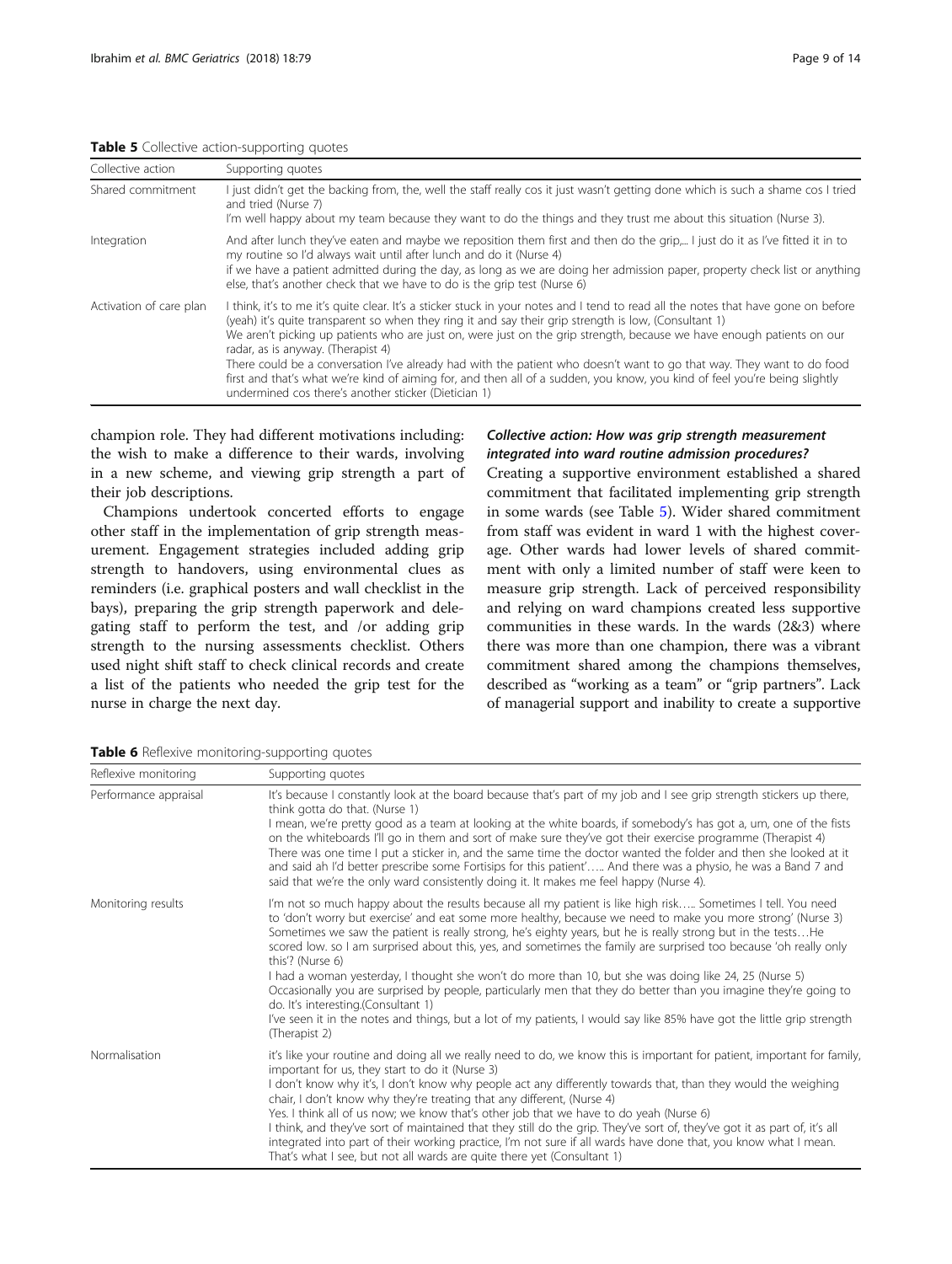environment led to early termination of grip strength implementation in ward 4.

Integration of grip strength measurement was achieved in most of the study wards. Some ward champions described how they included grip strength measurement in their daily routine. For example one champion (ward 3) described choosing after lunch as the best time to do the test as patients would be already in a sitting position. Grip strength care plans were added to patients' admission booklets with the routine nursing assessments.

Activation of care plans regarding therapist involvement and prescribing ONS appeared to be challenging on some wards. Consultants described the stickers in patients' notes as a prompt to prescribe supplements. They also described differences in practice and engagement across the wards. Dieticians found the grip strength measurement a good idea in highlighting high risk patients. However, they expressed some reservation regarding some occasions when ONS stickers were placed in medical notes of unsuitable patients such as those who were Nil By Mouth, had swallowing difficulties, refused supplements, or had lactose intolerance. The therapists appreciated the need to give exercises to patients with low grip strength but in reality they did not feel able to deliver this additional service within their current staffing levels.

## Reflexive monitoring: How was the implementation of grip strength measurement monitored?

Monitoring and reflecting on performance was an important factor in the implementation process (See Table [6\)](#page-8-0). Participants used a number of ways to monitor their performance. For example, nursing staff and therapists used the grip strength magnets on the boards to evaluate their coverage and identify patients who still needed to be assessed. Ward champions mentioned occasions when they received positive verbal feedback from medical and therapy teams on their performance and witnessed some doctors prescribing ONS as a result of using the stickers. Lack of feedback from therapists on the benefits of exercises was reported as a barrier for using the stickers every time.

In addition, interviewees talked about the results of their patients' grip strength. There was a general consensus that the majority of patients had low grip strength levels which was consistent with the data collected from regular reviews. One therapist mentioned that almost 85% of the patients were at high risk and it was difficult to manage all these patients within their limited resources. However, nurses and consultants reported that patients' grip strength were surprising sometimes. This was identified as an advantage of the grip strength test in recognising those patients who were described by one consultant as "middle ground". Consultants explained

how grip strength measurement had added more information about patient's health and helped them justify and fully understand patient's current and future health status. Some nurses took the opportunity to educate their patients who had low grip strength about the importance of healthy diet and exercises.

Some nursing staff described a sense of satisfaction with the degree of support they had and the extent to which grip strength measurement was embedded and normalised in their current practice. Some reported that grip strength became part of the routine nursing assessment and stated that every nurse should think about it that way, questioning why some treated it differently to other nursing assessments. Evidence of normalisation included stopping using the label "grip strength study" and referring to the new practice as the grip strength test in all admission paperwork across the whole study wards. However, there was still a significant variation in the extent of normalisation across the study wards, which was reported by consultants and therapists.

A summary description of the differences in implementation practice across the five wards is presented in Table [7.](#page-10-0)

#### **Discussion**

Implementation of routine grip strength measurement among older people on admission to hospital proved to be feasible. It was practical, cheap and fairly easy to train a large number of staff to measure grip strength in a relatively short period of time in a busy clinical environment. The adoption and implementation of grip strength varied across the wards. Highly motivated champions, managerial support and shared commitment by other staff were key factors for successful implementation. Inability to build a collective understanding of and commitment to the new measurement and lack of managerial support resulted in inconsistent implementation in some wards. A high proportion of older patients had low grip strength and would benefit from early interventions focusing on diet and exercise. Measuring grip strength in this group of older patients could also provide the opportunity to identify those with normal grip strength and fast track them through admission to discharge. A study by Puig-Domingo et al. [[35](#page-12-0)], evaluating muscle strength and successful ageing, found it to be a helpful clinical evaluation tool and a Japanese study investigating the optimal physical or cognitive test to screen for falls risk in frail older people found that the most practical physical test was grip strength [[36\]](#page-12-0). It should be noted that grip strength is unlikely to change within an admission in response to hospital interventions but is useful to stratify an inpatient population.

Staff and patients found the grip strength measurement and its care plan easy to complete, and beneficial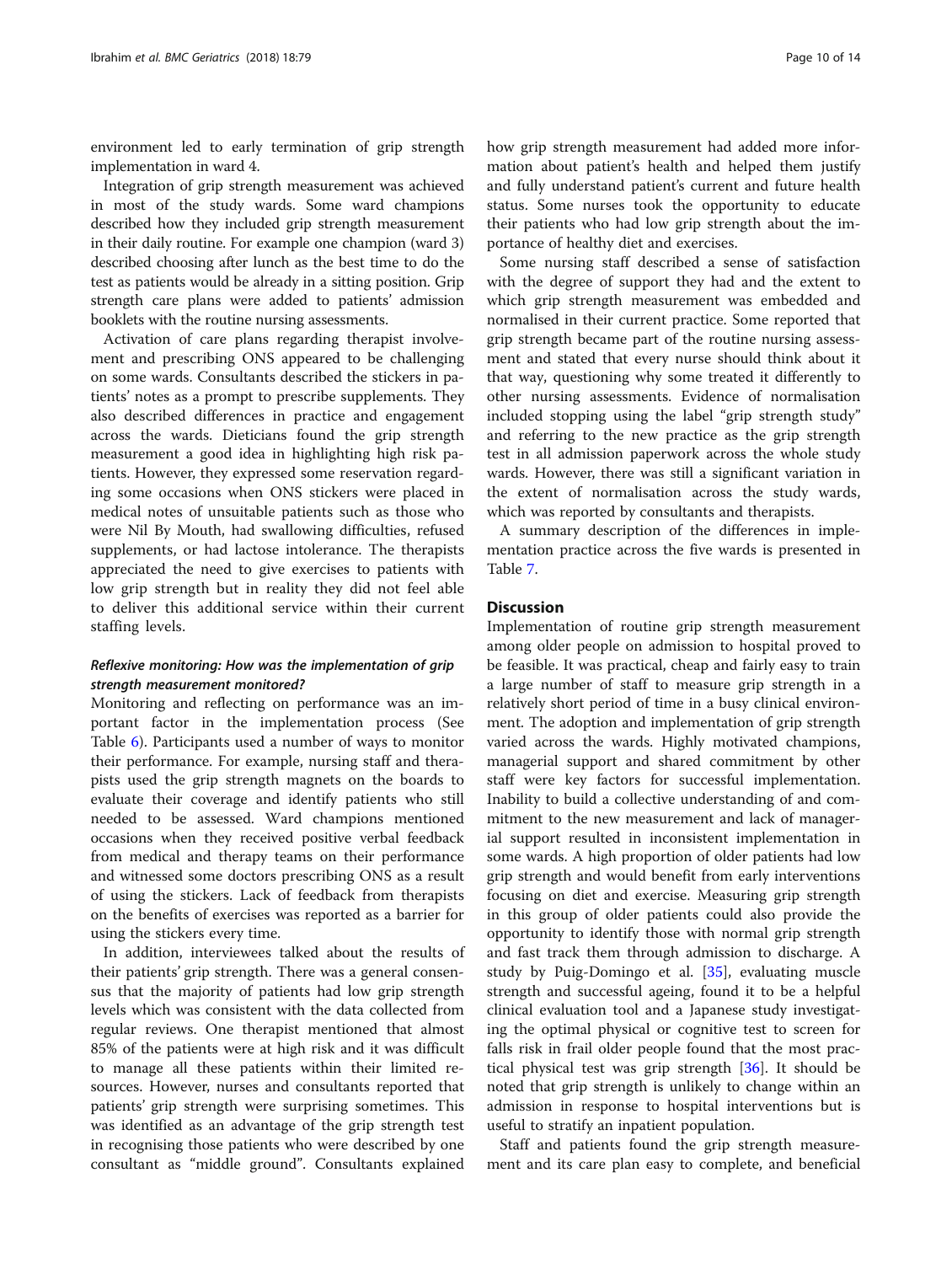<span id="page-10-0"></span>Table 7 Description of the differences in implementation across the five wards

| Wards  | Factors affecting implementation of grip strength<br>measurement                                                                                                                                                                                                                                                                                                                                                                                                                                                                                                                                                                                                                                                        |
|--------|-------------------------------------------------------------------------------------------------------------------------------------------------------------------------------------------------------------------------------------------------------------------------------------------------------------------------------------------------------------------------------------------------------------------------------------------------------------------------------------------------------------------------------------------------------------------------------------------------------------------------------------------------------------------------------------------------------------------------|
| Ward 1 | Highly motivated ward champion (a nurse)<br>Buy-in from the ward manager<br>High shared commitment from other staff<br>Engagement strategies included incorporating grip<br>strength test in handover, adding the care plan to<br>admission booklet, and using the grip strength<br>magnets on the board. The ward champion was<br>awarded the employee of the month award for<br>excellence.<br>Grip strength test was normalised in this ward.                                                                                                                                                                                                                                                                        |
| Ward 2 | Initially there was high turnover in ward champions<br>and ward managers.<br>Then two nominated keen champions (2 nurses)<br>led the implementation process with the support<br>of a new ward manager.<br>Little shared commitment from other staff                                                                                                                                                                                                                                                                                                                                                                                                                                                                     |
| Ward 3 | Initially there was lack of buy in form the ward<br>manager and lack of perceived responsibility.<br>Then 2 highly motivated ward champions<br>(Healthcare assistant and Associate practitioner)<br>were nominated to lead implementation.<br>Supportive new ward manager<br>No shared commitment from other staff was<br>achieved.<br>Engagement strategies included using the grip<br>strength magnets on the board to monitor<br>performance, include the grip test in the bays<br>checklist, adding the care plan to the admission<br>booklet, allocating certain time during the day to<br>perform the grip test. The ward champions were<br>awarded the employee of the month award for<br>extraordinary efforts. |
| Ward 4 | Highly motivated ward champion (a healthcare<br>assistant). Engagement strategies included placing<br>visual reminders in each bay. The ward champion<br>was awarded the employee of the month award.<br>Unsupportive ward manager<br>No shared commitment from other staff                                                                                                                                                                                                                                                                                                                                                                                                                                             |
| Ward 5 | Highly motivated ward champion (a senior nurse)<br>Supportive ward manager<br>Low shared commitment from other staff<br>Engagement strategies included using the grip<br>strength magnets on the board, allocating the<br>mission to measure grip strength to other staff                                                                                                                                                                                                                                                                                                                                                                                                                                               |

in identifying patients at risk of poor healthcare outcomes especially those who might be missed with other routine assessments [[37\]](#page-13-0). Activating the care plan interventions, specifically physical exercises, to manage sarcopenia and low muscle strength was challenging. This was mainly due to lack of therapists' support which reflected the high workload of a limited number of staff.

Training large number of staff for a specific task is well documented both in secondary care [[38,](#page-13-0) [39](#page-13-0)] and primary care [[40,](#page-13-0) [41](#page-13-0)]. However, there is very limited evidence in the literature on training staff to measure grip strength in hospital setting. In one study, in-service trained registered nurses measured the grip strength of 213 patients with pneumonia who were admitted to a

medical pulmonary unit of an urban teaching hospital  $[42]$  $[42]$ . This study did not report on the number of staff who received training or how they were trained. Another study, used two in-service Intensive Care Unit (ICU) physical therapists to measure grip strength on the day of awaking for a sample of 29 patients with critical illness who were mechanically ventilated for more than 48 h [[43\]](#page-13-0). However, this is the first study to report on the feasibility of training a large number of staff to measure grip strength of patients as part of routine clinical practice.

The dedication that ward champions showed was remarkable. The characteristic of the champion rather than their seniority was the main determinant of successful implementation. The champion role was successful among delegated individuals if they were highly motivated to do the job, appreciated the benefits of the new test, and effectively communicated and negotiated with their staff peers and managers [[44\]](#page-13-0). Most champions believed that they were well-equipped to fulfil the role and to facilitate the adoption of the new test. Every ward was encouraged initially to determine how best to fit grip strength measurement into their daily routine. Yet, regular meetings allowed champions to share their stories and experiences facilitating implementing the best practice across the study wards.

There is a strong evidence of the effectiveness of progressive resistance exercises in increasing muscle strength among older people, especially when accompanied with nutritional supplements [\[45](#page-13-0)–[47](#page-13-0)]. However, delivering resistance exercises routinely to older inpatients who were identified to have low grip strength was challenging. The main reasons reported by therapists were organisational factors such as limited number of staff and work overload, individual factors such as lack of support from senior therapists, and patient-related factors such as dementia. A study reported that only 27% of patients recalled being encouraged by hospital staff to exercise [[48\]](#page-13-0).

## Study strengths and limitations

The study has several strengths. For the first time we have shown that it is feasible to train a large number of nursing staff to implement routine measurement of grip strength among older people admitted to hospital. Using a mixed method study design, we have incorporated both qualitative and quantitative research methods to further validate data. Data triangulation (combining data collected from different resources, using different methods and at different times) and investigator triangulation (use of different observers to minimise individual bias) were used to enhance the quality of the work. Yet, our study has also some limitations. This study was conducted in one university hospital where staff might have positive attitudes towards research and implementation of evidence-based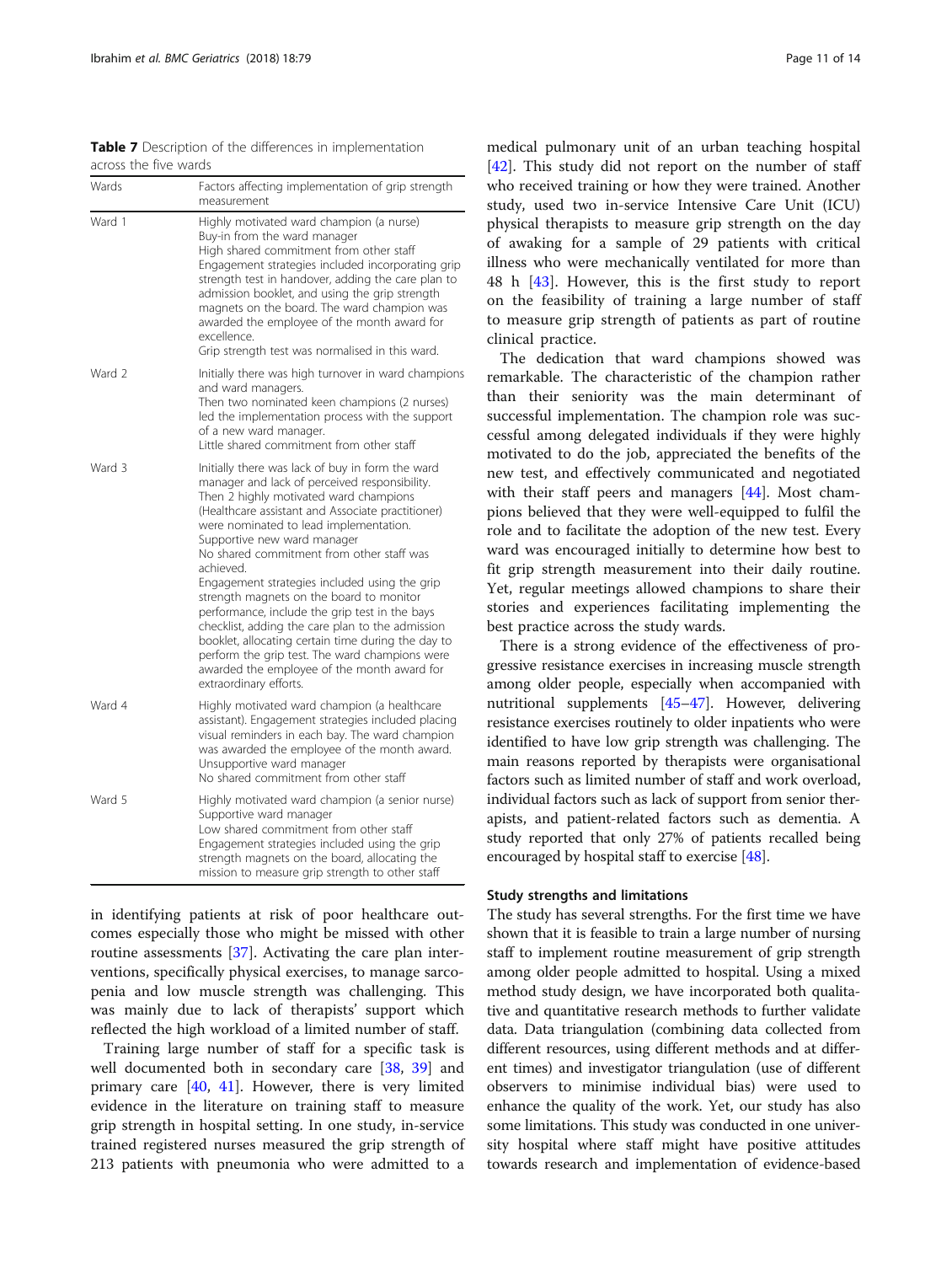<span id="page-11-0"></span>research findings into practice. Therefore, findings of this study may not generalizable to hospitals which might be less active in research or among different patient populations. Additionally, we did not evaluate the proportion of trained staff who performed the grip strength measurement.

## Future research

Research on nursing work in acute care settings has shown that contextual factors, for example knowledge of the unit and routine workflow, influence nursing practice. Therefore, it is important to replicate this work in other departments and hospitals to compare variation in clinical practices. Furthermore, this study included very old patients (80 years old and over), the majority of whom were identified to have low grip strength. Implementing the appropriate intervention (mainly exercises) was found to be challenging at this age group. It would be more helpful to target old inpatients at earlier age (65+) to assess the feasibility of providing the appropriate interventions, mainly exercises. Future research should also focus on evaluating the cost-effectiveness of implementing grip strength in practice.

#### Implications for wider implementation

Suggestions that may facilitate implementation of grip strength measurement routinely in busy understaffed clinical practice include:

- Liaising closely with and gaining support from ward managers and team leaders (therapy manager and dietetic leader). Ensuring that they are well briefed about the rationale for and long-term outcomes of measuring grip strength.
- Nominating highly motivated and active champion(s) in each participating ward. Their roles include for example; engaging other staff in the implementation process, identifying training needs, liaising with the nurses and the research team, and developing strategies to facilitate implementation.
- Establishing a steering group to facilitate implementation, disseminate updates of progress, share experience, and identify facilitators and barriers along the implementation process.
- Facilitating ownership of methods to adopt and implement grip strength in each ward.
- Providing ongoing training, integrated in the daily work of staff, and included in the induction of new staff.
- Agreeing on a process for collecting information to monitor performance at individual and ward levels. For example, using magnets on the white board proved to be an effective way for monitoring performance and coverage.

## **Conclusions**

Successful adoption and implementation of routine grip strength measurement among older patients on admission to medicine for older people wards was variably achieved. The NPT offered a framework for identifying specific factors that enabled implementation, as well as areas to target for future research. This study demonstrated the importance of ward champions' motivation, managerial support, and staff shared commitment for the uptake and normalisation of routine grip strength measurement. Grip strength measurement identified a high percentage of older patients with weaker muscle strength who might be at risk of poor healthcare outcomes. As a result, routine prescription of ONS and exercises in the study wards was adopted by managers. We propose that measuring grip strength in this group could also provide an opportunity to identify those who have normal grip strength allowing potentially to fast track them through admission to discharge.

## Additional files

[Additional file 1:](https://doi.org/10.1186/s12877-018-0768-5) "Care plan for Grip Strength Measurement" that need to be completed by nursing staff within 1–3 days of admission or transfer to the ward. (PDF 341 kb)

[Additional file 2:](https://doi.org/10.1186/s12877-018-0768-5) Semi-structured interview/focus group schedule for staff and patients to evaluate the acceptability, facilitators and barriers of routine implementation of grip strength measurement. (DOCX 18 kb)

#### Abbreviations

EWGSOP: Working Group on Sarcopenia in Older people; HCA: HealthCare Assistant; ICU: Intensive Care Unit; IQR: Inter-Quartile Range; NHS: National Health Service; NPT: Normalisation Process Theory; ONS: Oral Nutritional Supplements; SD: Standard deviation; WHO: World Health Organisation

#### Acknowledgements

The authors would like to acknowledge the patients who took part in this study for sharing their experience. We also would like to acknowledge all staff across Medicine for Older People Wards at Southampton General Hospital for their support and collaboration in this study.

#### Funding

This research is funded by the National Institute for Health Research (NIHR) Collaboration for Leadership in Applied Health Research and Care Wessex at the University Hospital Southampton NHS Foundation Trust. The funding body was not involved with the design of the study; or collection, analysis and interpretation of the data; or writing of the manuscript. The views expressed are those of the authors and not necessarily those of the NHS, the NIHR or the Department of Health. This study is supported by the Faculty of Medicine and the Faculty of Health Sciences at the University of Southampton. KI, CM, AAS and HCR receive support from the National Institute for Health Research (NIHR) Collaboration for Leadership in Applied Health Research and Care (CLAHRC) Wessex. HCR, HPP and AAS receive support from the NIHR Southampton Biomedical Research Centre. AAS receives support from the NIHR Newcastle Biomedical Research Centre.

#### Availability of data and materials

See additional files. The datasets used and/or analysed during the current study available from the corresponding author on reasonable request.

#### Authors' contributions

All authors were involved in the conception and design of the study. KI managed day-to day research activities, data collection, data entry and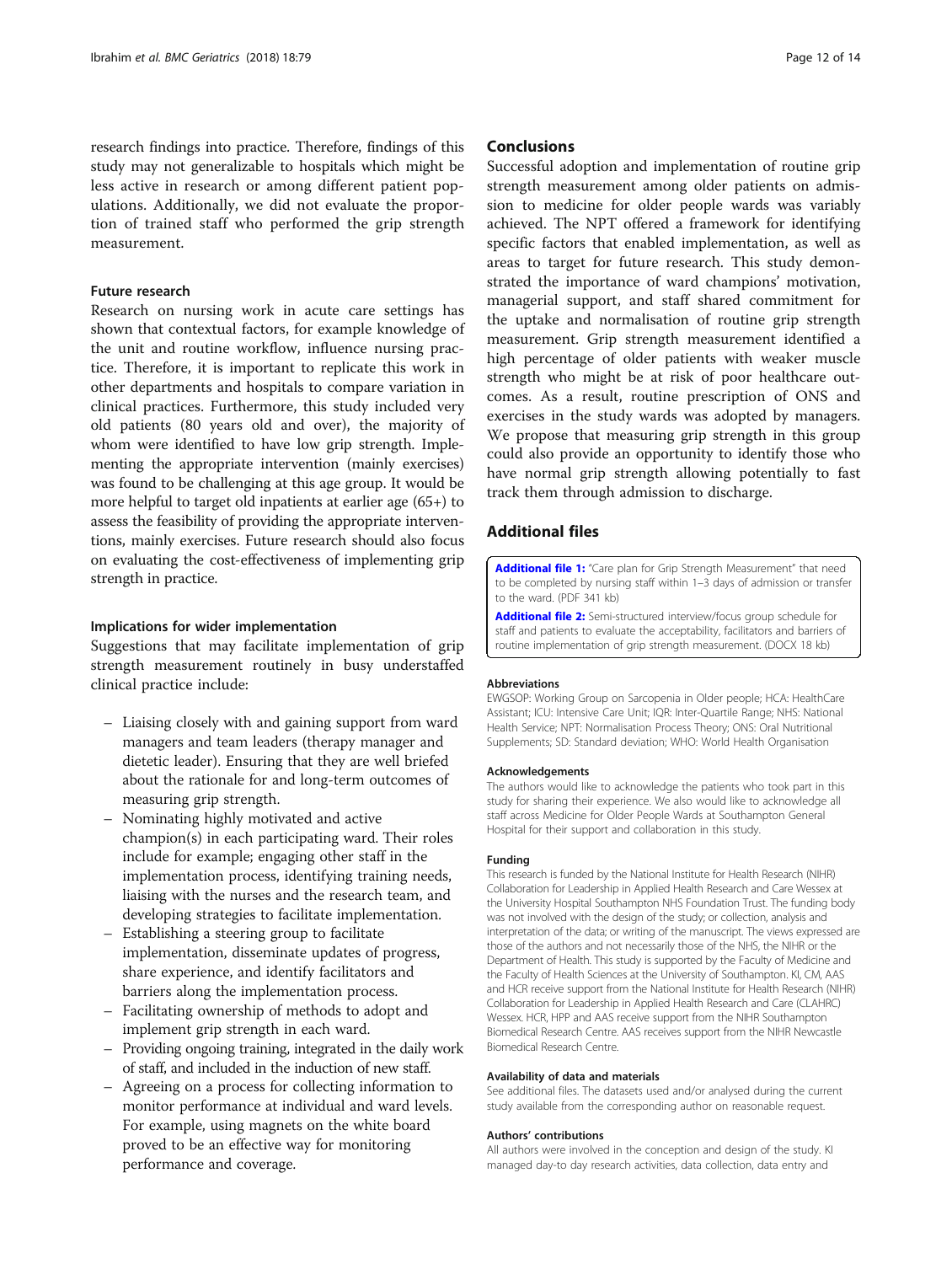<span id="page-12-0"></span>analysis. CM led and reviewed the data analysis using NPT. KI and HR drafted the manuscript. All authors were involved in the critical revision of the paper for intellectual content and its final approval before submission.

#### Ethics approval and consent to participate

Full ethical approval was obtained from NRES Committee South West, Frenchay (number 15/SW/2012). Written consent was obtained from all participants in this study prior to interviews/focus groups including consent to publish non-identifiable data. No individual consent from patients performing the grip strength test was required.

#### Consent for publication

Not applicable

#### Competing interests

The authors declare that they have no competing interests.

#### Publisher's Note

Springer Nature remains neutral with regard to jurisdictional claims in published maps and institutional affiliations.

#### Author details

<sup>1</sup> Academic Geriatric Medicine, University of Southampton, Southampton General Hospital, Mailpoint 807, Tremona Road, Southampton SO16 6YD, UK. <sup>2</sup>Faculty of Health Sciences, University of Southampton, Highfield, Southampton SO17 1BJ, UK. <sup>3</sup>NIHR CLAHRC: Wessex, University of Southampton, Highfield, Southampton SO17 1BJ, UK. <sup>4</sup>Medicine for Older People, Southampton General Hospital, Mailpoint 63, Tremona Road, Southampton SO16 6YD, UK. <sup>5</sup>AGE Research Group, Institute of Neuroscience, Faculty of Medical Sciences, Newcastle University, Newcastle, UK. <sup>6</sup>NIHR Newcastle Biomedical Research Centre, Newcastle upon Tyne Hospitals NHS Foundation Trust and Newcastle University, Newcastle, UK.

#### Received: 5 January 2018 Accepted: 15 March 2018 Published online: 22 March 2018

#### References

- Sonola L, Poteliakhoff E. Continuity of care for older hospital patients. 2012.
- 2. Imison C, Poteliakoff E, Thompson J. Older people and emergency bed use:
- exploring variation: King's fund; 2012. Clegg A, Young J, Iliffe S, Rikkert MO, Rockwood K. Frailty in elderly people. The Lancet. 2013;381(9868):752-62.
- 4. Boyd CM, Xue Q-L, Simpson CF, Guralnik JM, Fried LP. Frailty, hospitalization, and progression of disability in a cohort of disabled older women. Am J Med. 2005;118(11):1225–31.
- 5. Joosten E, Demuynck M, Detroyer E, Milisen K. Prevalence of frailty and its ability to predict in hospital delirium, falls, and 6-month mortality in hospitalized older patients. BMC Geriatr. 2014;14(1):1.
- 6. Cruz-Jentoft AJ, Baeyens JP, Bauer JM, Boirie Y, Cederholm T, Landi F, et al. Sarcopenia: European consensus on definition and diagnosis: report of the European working group on sarcopenia in older people. Age Ageing. 2010; 39(4):412–23.
- 7. Alley DE, Shardell MD, Peters KW, McLean RR, Dam TT, Kenny AM, et al. Grip strength cutpoints for the identification of clinically relevant weakness. J Gerontol A Biol Sci Med Sci. 2014;69(5):559–66.
- 8. Syddall H, Cooper C, Martin F, Briggs B, Saye A. Is grip strength a useful single marker of frailty? Age Ageing. 2003;32(6):650–6.
- Sayer AA, Syddall HE, Martin HJ, Dennison EM, Anderson FH, Cooper C. Falls, sarcopenia, and growth in early life: findings from the Hertfordshire cohort study. Am J Epidemiol. 2006;164(7):665–71.
- 10. Silventoinen K, Magnusson PK, Tynelius P, Batty GD, Rasmussen F. Association of body size and muscle strength with incidence of coronary heart disease and cerebrovascular diseases: a population-based cohort study of one million Swedish men. Int J Epidemiol. 2009;38(1):110–8.
- 11. Gale CR, Martyn CN, Cooper C, Sayer AA. Grip strength, body composition, and mortality. Int J Epidemiol. 2007;36(1):228–35.
- 12. Kerr A, Syddall HE, Cooper C, Turner GF, Briggs RS, Sayer AA. Does admission grip strength predict length of stay in hospitalised older patients? Age Ageing. 2006;35(1):82–4.
- 13. Kruizenga HM, Van Tulder MW, Seidell JC, Thijs A, Ader HJ, Van Bokhorst-de van der Schueren MA. Effectiveness and cost-effectiveness of early

screening and treatment of malnourished patients. Am J Clin Nutr. 2005; 82(5):1082–9.

- 14. Roberts HC, Syddall HE, Cooper C, Aihie SA. Is grip strength associated with length of stay in hospitalised older patients admitted for rehabilitation? Findings from the Southampton grip strength study. Age Ageing. 2012; 41(5):641–6.
- 15. Patel HP, Syddall HE, Jameson K, Robinson S, Denison H, Roberts HC, et al. Prevalence of sarcopenia in community-dwelling older people in the UK using the European working group on sarcopenia in older people (EWGSOP) definition: findings from the Hertfordshire cohort study (HCS). Age Ageing. 2013;42(3):378–84.
- 16. Yoshida D, Suzuki T, Shimada H, Park H, Makizako H, Doi T, et al. Using two different algorithms to determine the prevalence of sarcopenia. Geriatr Gerontol Int. 2014;14(Suppl 1):46–51.
- 17. Mudge AM, Giebel AJ, Cutler AJ. Exercising body and mind: an integrated approach to functional independence in hospitalized older people. J Am Geriatr Soc. 2008;56(4):630–5.
- 18. Nolan J, Thomas S. Targeted individual exercise programmes for older medical patients are feasible, and may change hospital and patient outcomes: a service improvement project. BMC Health Serv Res. 2008;8(1):250.
- 19. Sullivan DH, Wall PT, Bariola JR, Bopp MM, Frost YM. Progressive resistance muscle strength training of hospitalized frail elderly. Am J Phys Med Rehabil. 2001;80(7):503–9.
- 20. Appleton KM, Smith E. A Role for Identification in the Gradual Decline in the Pleasantness of Flavors With Age. J Gerontol B Psychol Sci Soc Sci. 2016; 71(6):987-94.
- 21. Bauer J, Biolo G, Cederholm T, Cesari M, Cruz-Jentoft AJ, Morley JE, et al. Evidence-based recommendations for optimal dietary protein intake in older people: a position paper from the PROT-AGE study group. J Am Med Dir Assoc. 2013;14(8):542–59.
- 22. Sayer AA. Sarcopenia. BMJ (Clinical research ed). 2010;341:c4097.
- 23. Robertson R, Jochelson K. Interventions that change clinician behaviour: mapping the literature. London: National Institute of Clinical Excellence (NICE); 2006.
- 24. Peters DH, N. T, T. A, A. G. Implementation research in health: a practical guide. In: Alliance for Health Policy and Systems Research WHO, editor. Geneva: WHO; 2013.
- 25. O'Brien MA, Rogers S, Jamtvedt G, Oxman AD, Odgaard-Jensen J, Kristoffersen DT, et al. Educational outreach visits: effects on professional practice and health care outcomes. Cochrane Database Syst Rev. 2007;4: Cd000409.
- 26. Forsetlund L, Bjorndal A, Rashidian A, Jamtvedt G, O'Brien MA, Wolf F, et al. Continuing education meetings and workshops: effects on professional practice and health care outcomes. Cochrane Database Syst Rev. 2009;2(2): CD003030.
- 27. McEvoy R, Ballini L, Maltoni S, O'Donnell CA, Mair FS, MacFarlane A. A qualitative systematic review of studies using the normalization process theory to research implementation processes. Implement Sci. 2014;9(1):2.
- 28. May C. Towards a general theory of implementation. Implement Sci. 2013; 8(1):18.
- 29. May C, Mair F, Finch T, MacFarlane A, Dowrick C, Treweek S, et al. Development of a theory of implementation and integration: normalization process theory. Implement Sci. 2009;4:29.
- 30. Ibrahim K, May C, Patel HP, Baxter M, Sayer AA, Roberts H. A feasibility study of implementing grip strength measurement into routine hospital practice (GRImP): study protocol. Pilot and Feasibility Studies. 2016;2(1):1–10.
- 31. Pinnock H, Barwick M, Carpenter CR, Eldridge S, Grandes G, Griffiths CJ, et al. Standards for reporting implementation studies (StaRI): explanation and elaboration document. BMJ Open. 2017;7(4):e013318.
- 32. Roberts HC, Denison HJ, Martin HJ, Patel HP, Syddall H, Cooper C, et al. A review of the measurement of grip strength in clinical and epidemiological studies: towards a standardised approach. Age Ageing. 2011;40(4):423–9.
- 33. Mulhall A. In the field: notes on observation in qualitative research. J Adv Nurs. 2003;41(3):306–13.
- 34. Braun V, Clarke V. Using thematic analysis in psychology. Qual Res Psychol. 2006;3(2):77–101.
- 35. Puig-Domingo M, Serra-Prat M, Merino MJ, Pubill M, Burdoy E, Papiol M. Muscle strength in the Mataro aging study participants and its relationship to successful aging. Aging Clin Exp Res. 2008;20(5):439–46.
- 36. Shimada H, Suzukawa M, Tiedemann A, Kobayashi K, Yoshida H, Suzuki T. Which neuromuscular or cognitive test is the optimal screening tool to